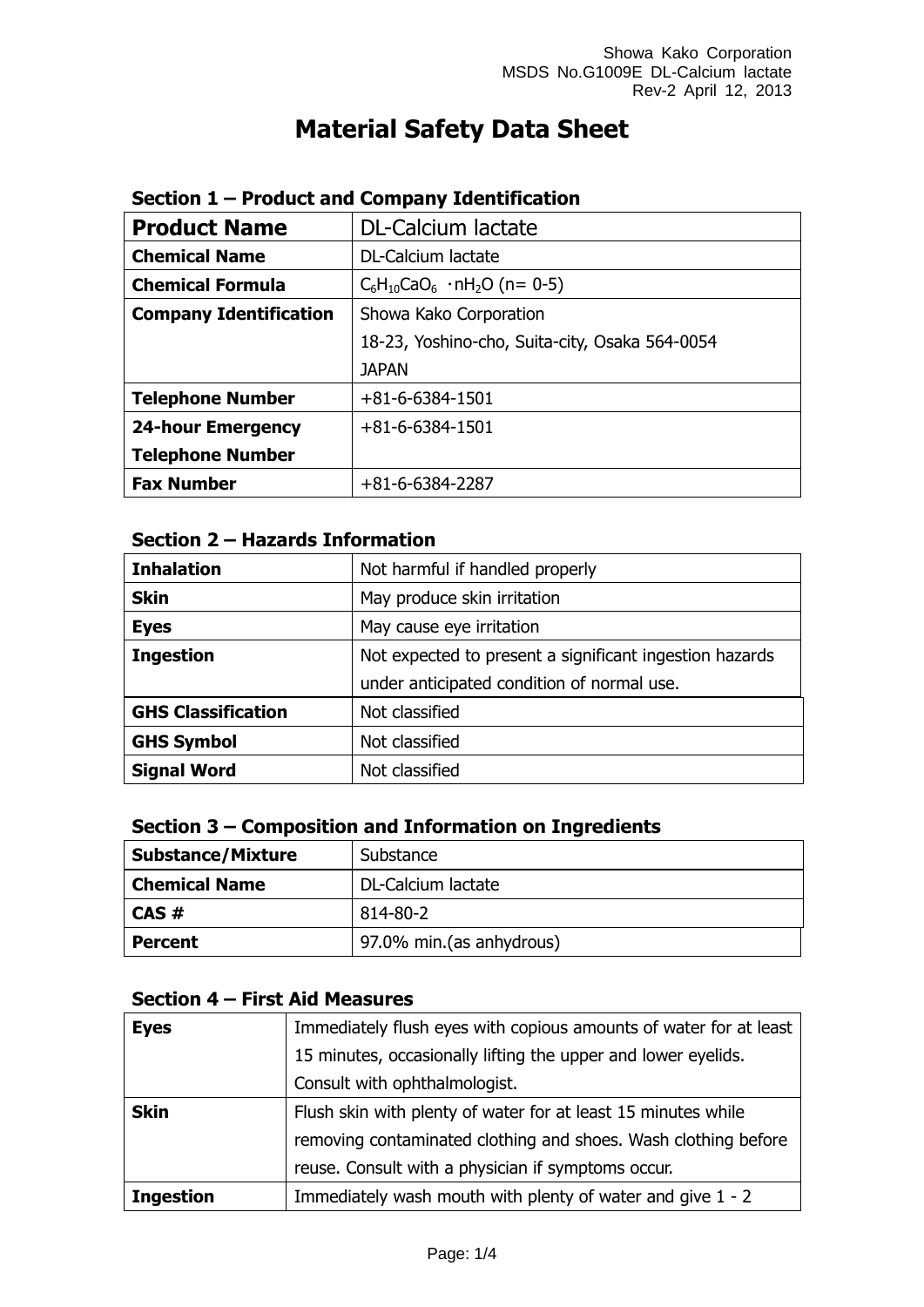|                   | cupfuls of milk or water if victim is conscious and alert. Consult<br>with a physician. Never give anything by mouth to an unconscious |
|-------------------|----------------------------------------------------------------------------------------------------------------------------------------|
|                   | person.                                                                                                                                |
| <b>Inhalation</b> | Remove to fresh air, wash out nasal aperture and mouth with                                                                            |
|                   | plenty of water. If breathing is difficult, give artificial respiration. If                                                            |
|                   | not breathing, give oxygen. Consult with a physician.                                                                                  |

# **Section 5 – Fire Fighting Measures**

| <b>Flash Point</b>                                             |              | No data found                                       |
|----------------------------------------------------------------|--------------|-----------------------------------------------------|
| <b>Autoignition</b>                                            |              | No data found                                       |
| <b>Explosion Limits</b><br>Lower                               |              | No data found                                       |
|                                                                | <b>Upper</b> | No data found                                       |
| <b>Extinguish Media</b><br>Water, powder, carbon dioxide, foam |              |                                                     |
| <b>Firefighting Instructions</b>                               |              | Avoid non-firefighting equipped personnel to enter. |
|                                                                |              | Extinguish upwind from the fire wearing appropriate |
|                                                                |              | protective gear.                                    |

### **Section 6 – Accidental Release Measures**

| <b>Spills/Leaks</b> | Evacuate area. Wear self-contained breathing apparatus, rubber       |
|---------------------|----------------------------------------------------------------------|
|                     | boots and heavy rubber gloves. Sweep up, place in a bag and hold     |
|                     | for waste disposal. Avoid raising dust. Do not contact with skin. Do |
|                     | not inhale. Wash spill site after material pickup is complete.       |

# **Section 7 – Handling and Storage**

| <b>Handling</b> | Wear appropriate protective gear. Do not contact with eyes, skin    |
|-----------------|---------------------------------------------------------------------|
|                 | and on clothing. Do not inhale. Handle with care. Provide adequate  |
|                 | ventilation. Wash mouth and hand after handling the material.       |
| <b>Storage</b>  | Keep container tightly closed. Avoid such conditions as direct      |
|                 | sunlight, high temperature, high humidity and high piling. Store in |
|                 | low-humid and dry area.                                             |

## **Section 8 – Exposure Controls, Personal Protection**

| <b>Engineering</b>                   | Facilities storing or utilizing the material should be equipped with |  |  |
|--------------------------------------|----------------------------------------------------------------------|--|--|
| <b>Controls</b>                      | an eye wash facilities and a safety shower. Use adequate             |  |  |
|                                      | ventilation to keep airborne concentrations low.                     |  |  |
| <b>Exposure Limits</b>               | No data found                                                        |  |  |
| <b>Personal Protective Equipment</b> |                                                                      |  |  |
| <b>Eyes</b>                          | Safety goggles                                                       |  |  |
| <b>Skin</b>                          | Rubber gloves                                                        |  |  |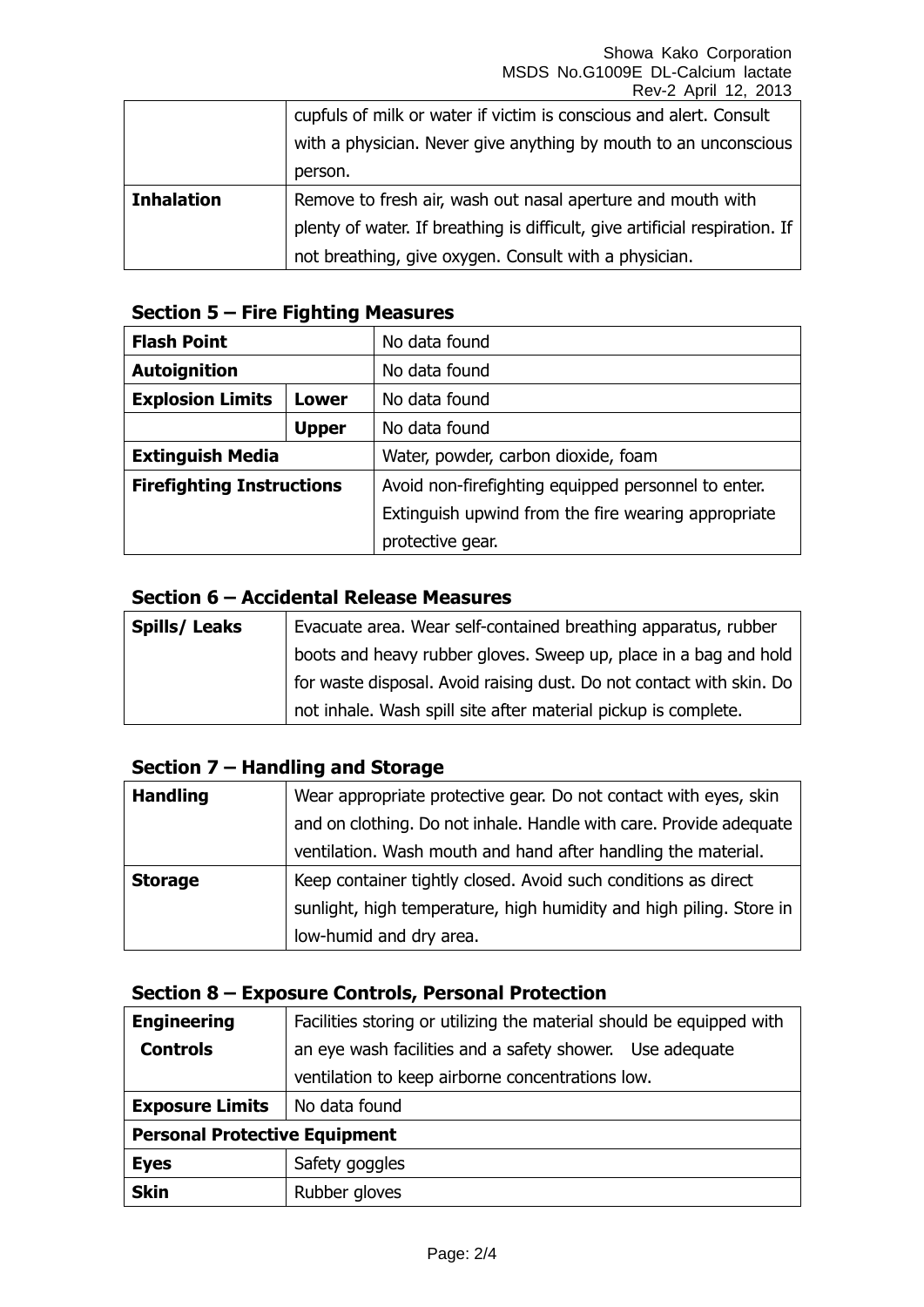| <b>Clothing</b>    | Protective clothing and rubber boots |  |
|--------------------|--------------------------------------|--|
| <b>Respirators</b> | Anti-dust mask                       |  |

# **Section 9 – Physical and Chemical Properties**

| <b>Physical State</b> | Powder or granules                |
|-----------------------|-----------------------------------|
| <b>Appearance</b>     | White                             |
| <b>Odor</b>           | Odorless or slightly unusual odor |
| <b>Boiling Point</b>  | No data found                     |
| <b>Melting Point</b>  | No data found                     |
| <b>Density</b>        | No data found                     |
| <b>Viscosity</b>      | No data found                     |
| pH                    | No data found                     |
| <b>Flash Point</b>    | No data found                     |
| <b>Autoignition</b>   | No data found                     |
| <b>Explosibility</b>  | No data found                     |
| <b>Vapor Pressure</b> | No data found                     |
| <b>Vapor Density</b>  | No data found                     |
| <b>Solubility</b>     | Soluble in water                  |

### **Section 10 – Stability and Reactivity**

| <b>Stability</b>                             | <b>Stable</b>                           |
|----------------------------------------------|-----------------------------------------|
| <b>Conditions to avoid</b>                   | Direct sunlight, high temperature, high |
|                                              | humidity and high piling                |
| <b>Incompatibilities with Other Material</b> | No data found                           |
| <b>Hazardous Decomposition Product</b>       | May produce carbon monoxide or carbon   |
|                                              | dioxide                                 |
| <b>Hazardous Polymerization</b>              | Will not occur                          |

# **Section 11 – Toxicological information**

| <b>RTECS#</b>               | No data found                                    |
|-----------------------------|--------------------------------------------------|
| <b>LD50/LC50</b>            | IV-mouse LD50 140 mg/kg                          |
| Carcinogenicity             | No data found                                    |
| <b>Mutagenicity</b>         | No data found                                    |
| <b>Reproductive Effects</b> | No data found                                    |
| <b>Teratogenicity</b>       | No data found                                    |
| <b>Immunology</b>           | No data found                                    |
| <b>Irritation</b>           | May cause irritation to skin and mucous membrane |

## **Section 12 – Ecological Information**